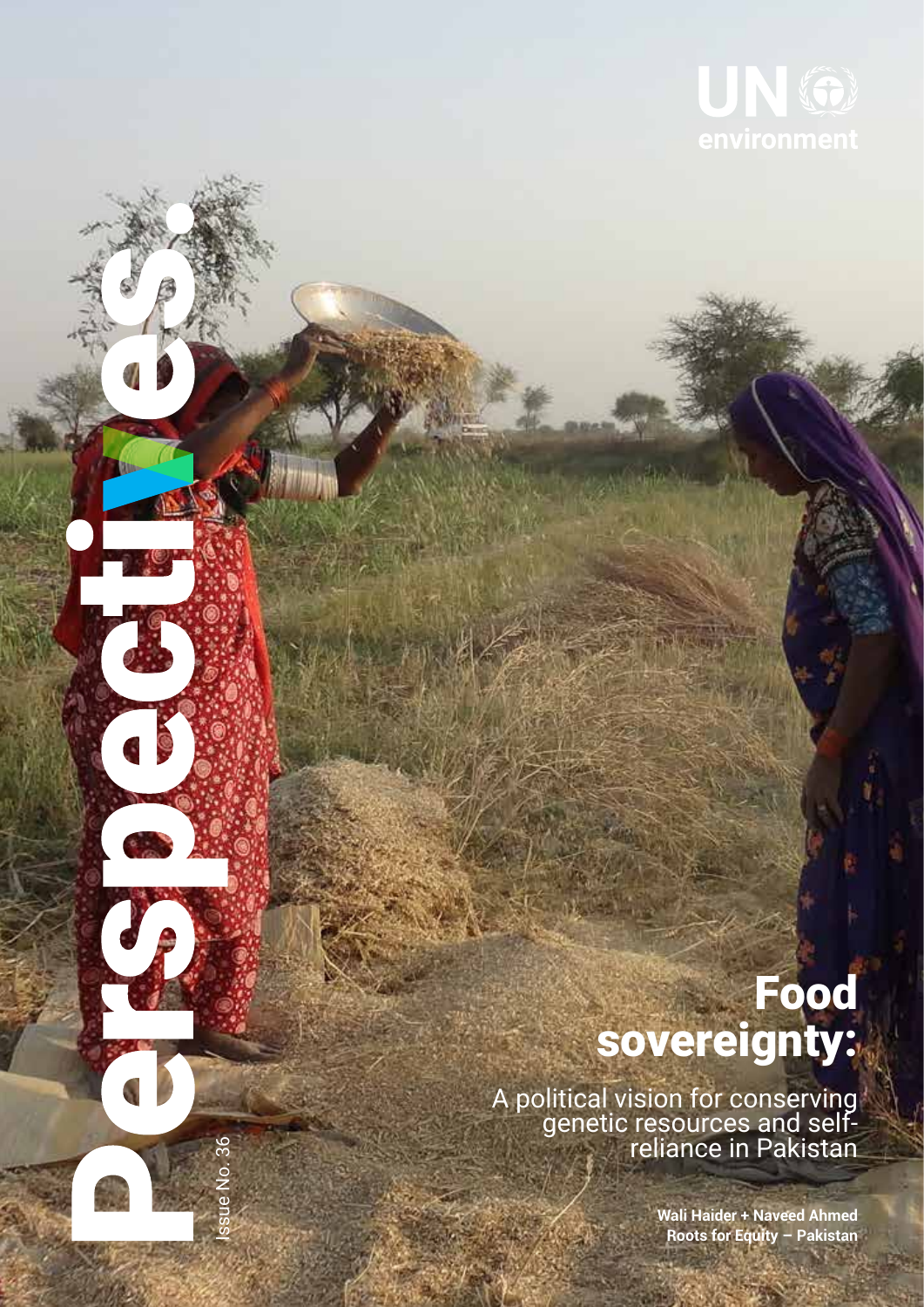

## Food sovereignty:

### A political vision for conserving genetic resources and self-reliance in Pakistan

**Wali Haider and Naveed Ahmed Roots for Equity – Pakistan**

Over the last century, it has become clear that environmental disasters that threaten human civilization, such as global warming, are largely attributable to humans themselves. The Fifth Assessment Report of the United Nations Intergovernmental Panel on Climate Change (IPCC) concluded that it is 95 per cent certain that human activities have caused most of the Earth's warming in the past 50 years.<sup>1</sup>

Aside from rapidly rising temperatures, planet Earth is also beset by a host of other environmental risks, all of which are currently at astronomical levels. In 2007, the concept of nine planetary boundaries was put forward, including, but not limited to, stratospheric ozone depletion, ocean acidification, freshwater use, land-system change, biosphere integrity (more commonly known as biodiversity loss and extinction) and, of course, climate change.² Though there is little consensus among scientists on the theoretical concepts around planetary boundaries,<sup>3</sup> there is no doubt that current economic development, which is firmly linked to the capitalist mode of production, severely threatens various ecological systems. Pursued with near-religious zeal, industrialization is entirely dependent on the use of fossil fuels, which is largely responsible for global warming.

Capitalism in the era of globalization is built on the pillars of neoliberalism. The mantra for development – as often espoused by governments and corporations – is that neoliberal deregulation,

privatization and trade liberalization policies will pave the way for social and economic development. However, people's movements, such as farmers' and women's rights movements, as well as a very diverse range of other civil society actors, contest such neoliberal policies, which they have done since the 1990s when globalization first emerged.

Capitalism is based on the industrial mode of production, which has resulted in numerous highly destructive extractions from the planet, as well as pollution, including chemical and genetic pollution of oceans, land and air, and corrosive land usage, such as rapid forest depletion, mining and corporate agriculture. It is well known that

There is no doubt that current economic development, which is firmly linked to the capitalist mode of production, severely threatens various ecological systems.

#### Disclaimer

A UN Environment publication series that presents views from Major Groups and Stakeholders of Civil Society or about issues that are relevant for them. PERSPECTIVES is coordinated by UN Environment's Civil Society Unit. The presented views are entirely those of the authors and do not necessarily reflect the views of UN Environment.

#### Contact address

Civil Society Unit Governance Affairs Office UN Environment civil.society@unenvironment.org web.unenvironment.org/about/ majorgroups/

Cover Photo: ©Roots for Equity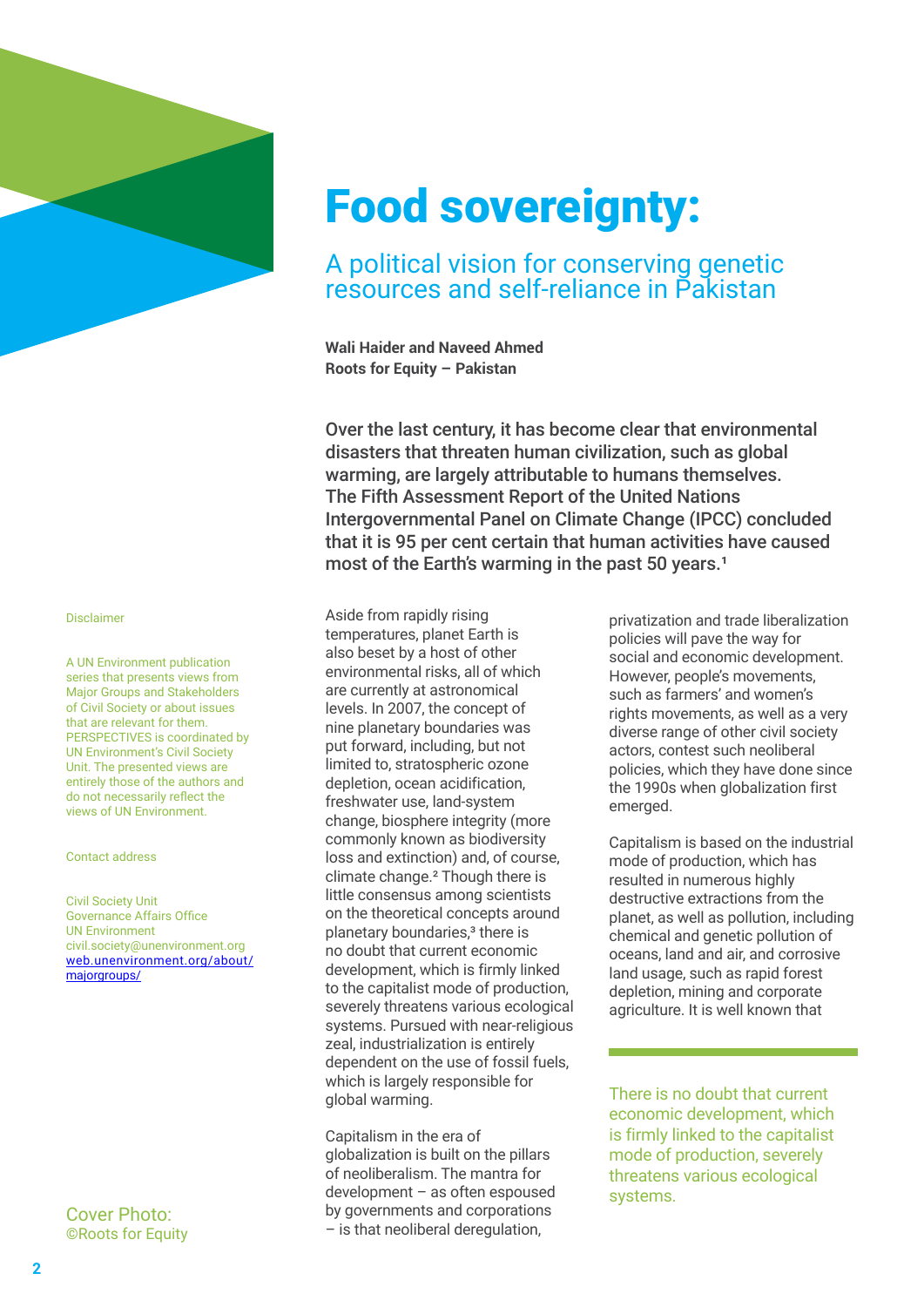

*PKMT Collective Seed Bank, Haripur, Khyber Pakhtunwa, 2018*

climate change is the result of high levels of toxic gas emissions and the damaging exploitation of natural resources.

The debate under the auspices of United Nations Framework Convention on Climate Change (UNFCCC) has shifted from arguments around "common but differentiated responsibilities" to the current negotiation among developed and developing countries regarding nationally determined contributions (NDCs). Discussions have ranged from the need for economic development of developing countries and their resulting lack of concern for environmental conservation, to the profit-seeking neoliberal model and the exploitation of natural resources. These debates were clearly reflected in the negotiations leading to the finalization of the Sustainable Development Goals (SDGs).

Steering the focus of discussions on climate change and land use from theories and international negotiations on environmental degradation to the lives of communities will help provide a

clearer picture of the impacts of the harmful mode of production being forced onto them. The suffering and hardships faced by men, women and children, especially in developing countries, should not be ignored.

This paper focuses on possible systems for preserving biodiversity and sustainable methods of land use, as embraced by a farmers' rights movement in Pakistan, presenting its political vision to save indigenous seeds. The paper also briefly details an experimental project to increase food security among landless riverine communities, while improving biodiversity by increasing land fertility and working towards seed sovereignty.

### **Food sovereignty framework: The right to stand up for our rights**

The food sovereignty framework in Pakistan encompasses various dimensions (principlesbased, rights-based, focused on self-sufficiency, a platform for uniting sectors), which is

ideal for advocating for policies, programmes and projects on sustainable production and consumption that would ensure decent livelihoods and better

Steering the focus of discussions on climate change and land use from theories and international negotiations on environmental degradation to the lives of communities will help provide a clearer picture of the impacts of the harmful mode of production being forced onto them.

access for health services for farming communities, while working towards sustaining and improving biodiversity.4

Food sovereignty is also based on democratic principles, which include the universal right to adequate, nutritious, culturally acceptable food that is free from chemical and genetic pollution. The framework defines the right of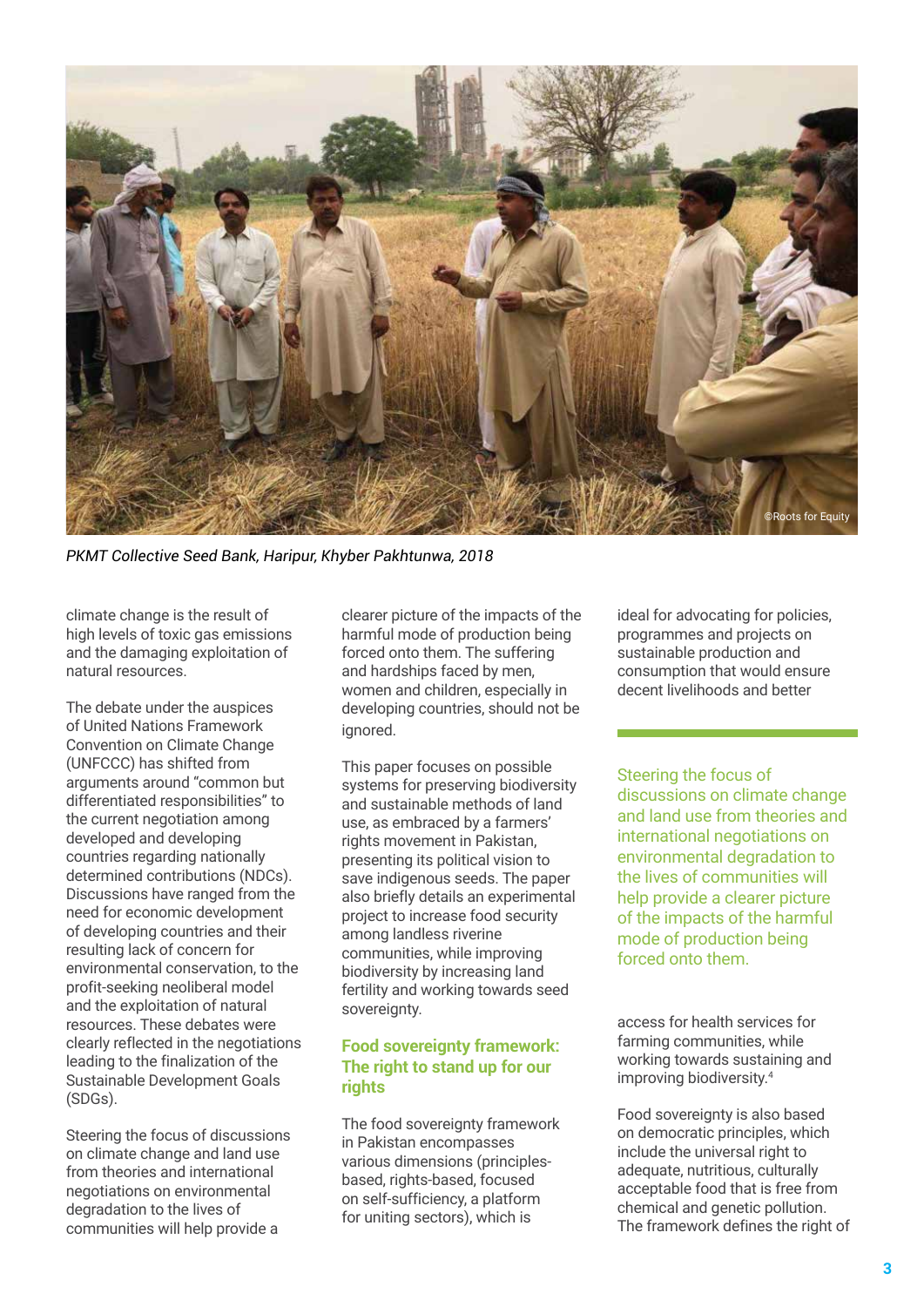communities to choose their own production systems without being led by imperialist policies, as well as the right to decent livelihoods, and access and control over productive resources, including land, seeds and forests. In addition, the framework focuses on gender equality and recognizes women's economic and political rights, which is crucial to communities achieving lasting sustainable development. Food sovereignty demands women's right to participate in decision-making and also their right to resources, especially land and adequately nutritious food according to health parameters.

In short, food sovereignty aims to capture and build upon the struggle of people's and farmers' movements around the world, which is the result of suffering the effects of agricultural and traderelated liberalization for decades.

In 2010, Pakistani provinces were impacted by severe flooding, which caused massive losses and burdened farming communities immensely. According to the Government of Pakistan:

**"The 2010 monsoon flood disaster in Pakistan was massive and unprecedented, killing more than 1,700 persons, affecting over 20 percent of the land area, more than 20 million people, and causing loss of billions of dollars through damages to infrastructure, housing, agriculture and livestock, and other family assets [...] The number of people requiring food assistance to support recovery and rehabilitation is estimated at approximately 3.6 million. More than 1.1 million houses were completely destroyed [...] and more than 2 million hectares of standing crops were damaged or lost. The flood had a severe impact on people's homes, livelihoods and assets. Most people do not know when they will be able to resume their livelihoods."5**

After the floods, international aid programmes provided various loans and grants, which included distributing cash crop seeds to farmers. Pakistan Kissan Mazdoor Tehreek (PKMT) – an alliance of small-scale and landless farmers that was formed in 2008 – noted its inadequacy in terms of accessing indigenous and local seeds. Shortly after the floods, farmers in some areas started to complain about the low quality of the seeds distributed, especially the sunflower seeds. Despite having lost their standing crops and stored grains, the Government and loan providers were not prepared to waiver loans that farming communities had taken out prior to the flooding. Farmers experienced yet another disaster when the crops from distributed seeds failed to grow.

PKMT's Constitution, which was approved in 2014, is based on Pakistan's food sovereignty framework and outlines its political aspirations to fight for farmers' rights and progress towards food sovereignty. The alliance was formed in response to the country's extreme exploitation and oppression of its small-scale and landless farmers. Pakistan has extreme inequalities in terms of land distribution. According to the 2010 Agricultural Census, rich landlords owned 45 per cent of the country's land, comprising just 11 per cent of all Pakistani farmers, with the remaining 55 per cent of the land owned by smallscale farmers, 64 per cent of which owned as little as 1–5 acres.

In the aftermath of the floods, PKMT decided to set up its own seed banks in line with its democratic aspirations. Through these seed banks, the alliance aimed to reduce farmers' complete dependence on hybrid seeds, especially given that Pakistan is one of the countries suffering most from climate change impacts.

PKMT also asked Root for Equity, a non-governmental organization closely allied with the alliance, to help establish a trial seed farm. This request led to the development of the Save Our Seeds (SOS) campaign, which was launched in three provinces: Khyber Pakhtunkhwa, Punjab and Sindh.

The campaign's objectives were to:

(a) raise awareness among farmers about the need to save seeds – a critical component of biodiversity

(b) find local and indigenous seeds that were being preserved in farming communities

(c) create a political understanding of seed sovereignty as a tool for addressing imperialist control over the seed sector.

From 2011 to 2012, almost 150 villages in the three provinces of Khyber Pakhtunkhwa, Punjab and Sindh were explored for local and indigenous seeds. Local seeds included high yielding varieties (HYV) that farmers had sown and saved over several years, and were not necessarily indigenous species. In many farming communities, farmers would exchange their saved HYVs, which would then become stable crops after being sown repeatedly for several years. In addition to local seeds, searches were also carried out for indigenous seeds, which included those cultivated by farmers prior to the green revolution. Farmers who could prove that they had sown the same seed variety for at least 5–7 years were asked to donate as little as half a kilogram of their seeds to PKMT.

To maintain the seeds obtained during the SOS campaign, two different approaches were taken. First, Roots for Equity launched trial farms in Sindh and Punjab (and more recently in Khyber Pakhtunkhwa), to quickly increase

In short, food sovereignty aims to capture and build upon the struggle of people's and farmers' movements around the world, which is the result of suffering the effects of agricultural and trade-related liberalization for decades.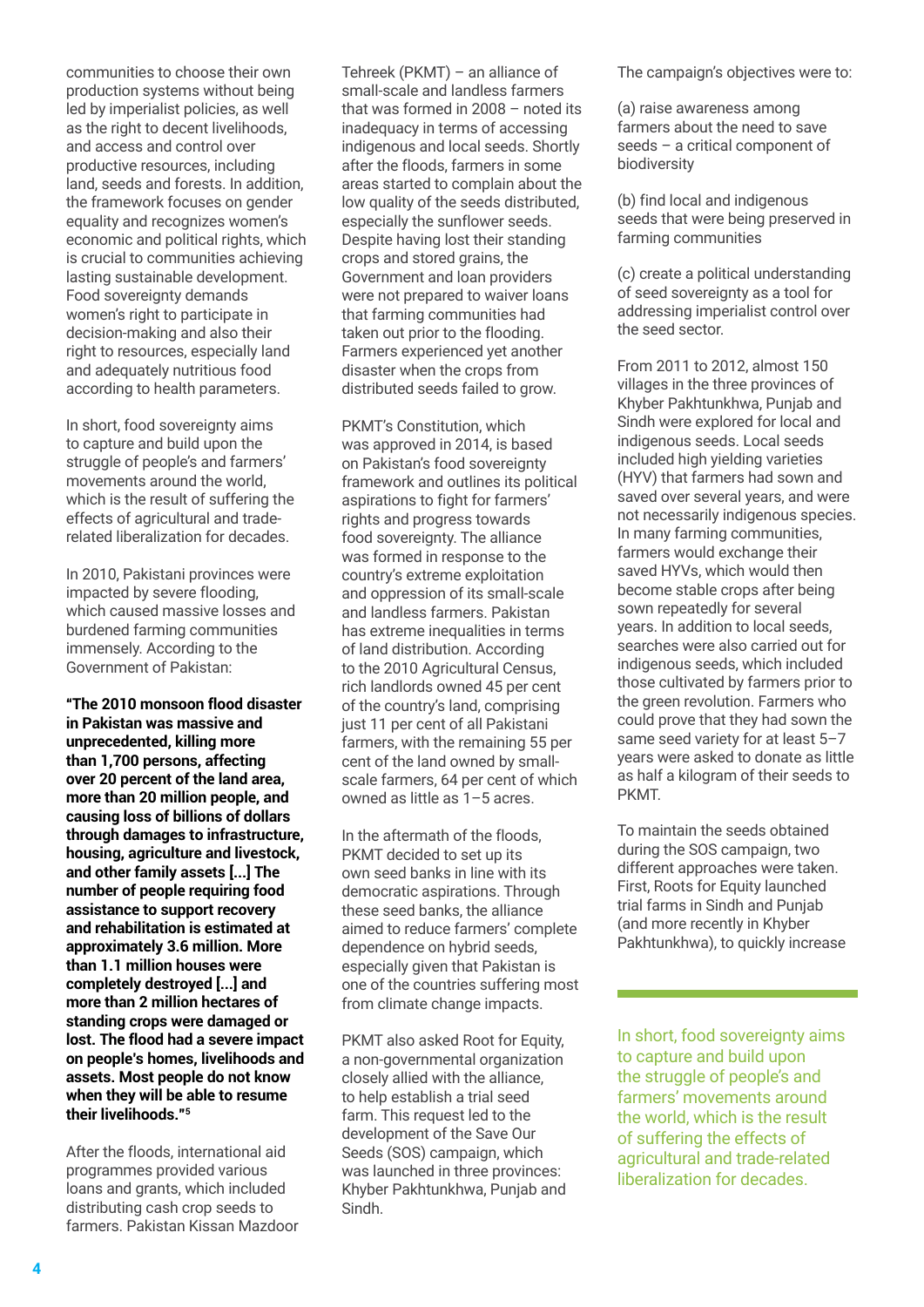the mass of the seeds it had obtained, and as backup farms for the seeds obtained by PKMT. Following this, PKMT began mobilizing its members to start individual seed banks, in order to build seed sovereignty within its own network. The PKMT Seeds Central Coordinating Committee developed a number of criteria for individual seed banks, which ensured that:

(a) the land belonged to the farmer and could be as small as an eighth of an acre

(b) only natural fertilizers, such as animal manure and compost, could be used to fertilize land

(c) no pesticides or any other chemical could be used on the land

(d) at least three varieties of wheat seeds were maintained by each farmer.

After the SOS campaign was phased out, PKMT developed another approach to access seeds from farming communities. From 2015 to 2018, the alliance visited at least 10 new villages per year in each of its operational districts to increase its membership, which resulted in a minimum of 600 villages being approached. Aside from its 15 operational districts, PKMT has also visited villages in districts where farmers have reported availability of specific seeds, such as Dera Ghazi Khan in Punjab and Dera Bugti in Balochistan, which have indigenous wheat varieties.

The main aim of the seed banks was to ensure that the collected wheat varieties were saved. Emphasis was placed on wheat in particular, as it is the country's major staple crop. Over the years, the PKMT adopted a more systematic approach to collecting rice, maize and vegetable seeds. As a result of these efforts, in 2018, eight years after the monsoon floods, PKMT had developed 89 individual seed banks in its operational districts, with 52 banks located in Sindh, 25 in Punjab

and 12 in Khyber Pakhtunkhwa. It should be noted that PKMT has exclusively focused their efforts on saving food crop and vegetable seeds and is yet to initiate work on cash crops.

Since 2017, PKMT has adopted another strategy to develop community seed banks at the district level. Community seed banks were needed as some individual seed banks were failing to meet the criteria established by the PKMT Seeds Central Coordinating Committee. One of the biggest concerns was the use of threshing machines, since these caused seed varieties to become mixed. Another concern regarded the individual seed banks themselves, as although numerous, they did not own seeds collectively as part of a network, which is what PKMT wanted to develop. It was therefore decided that each district would have a community seed bank, donating as little as one eighth of its land for this purpose. The land for these seed banks needed to be made available to PKMT for a minimum of three years, with at least three local and/or indigenous seed varieties planted in each as in the case of the individual banks. Only traditional farming methods and natural animal manure and compost could be used to maintain the seed banks and increase land fertility; the use of chemical fertilizers and pesticides was completely prohibited.

The seeds in each district's community bank have been saved by various PKMT members, who tend to exchange seeds with



the other districts. As regards harvesting, the PKMT Seeds Central Coordinating Committee has stipulated that crops should be harvested and threshed by hand, since threshing machines mix different seed varieties together, thus putting the purity of each seed at risk. At present, PKMT has 12 community seed banks: five in Sindh, three in Punjab and four in Khyber Pakhtunkhwa.

Maintaining the seed banks has proved challenging. One of the main hurdles concerns land donations to PKMT, as the farmers tend to own very little land therefore find it difficult to donate any. Another hurdle concerns certain impacts of the green revolution, in particular, reduced seed-saving practices and limited maintenance of genetic lines. Threshing small harvests from seed banks is therefore quite challenging, and farmers need to be reminded to do this manually. However, the fact that there is a large number of seed banks being maintained shows that PKMT members have the political will to achieve seed sovereignty. The stringent political education programme being coordinated by PKMT is the main reason for its success. PKMT's guiding principle has always been to save seeds and chase away companies. To achieve this goal, PKMT has focused its work on two main areas, progressing its political aspirations and gathering technical expertise from framers, both of which have contributed to the development of seed banks and maintenance of genetic resources.

Only traditional farming methods and natural animal manure and compost could be used to maintain the seed banks and increase land fertility; the use of chemical fertilizers and pesticides was completely prohibited.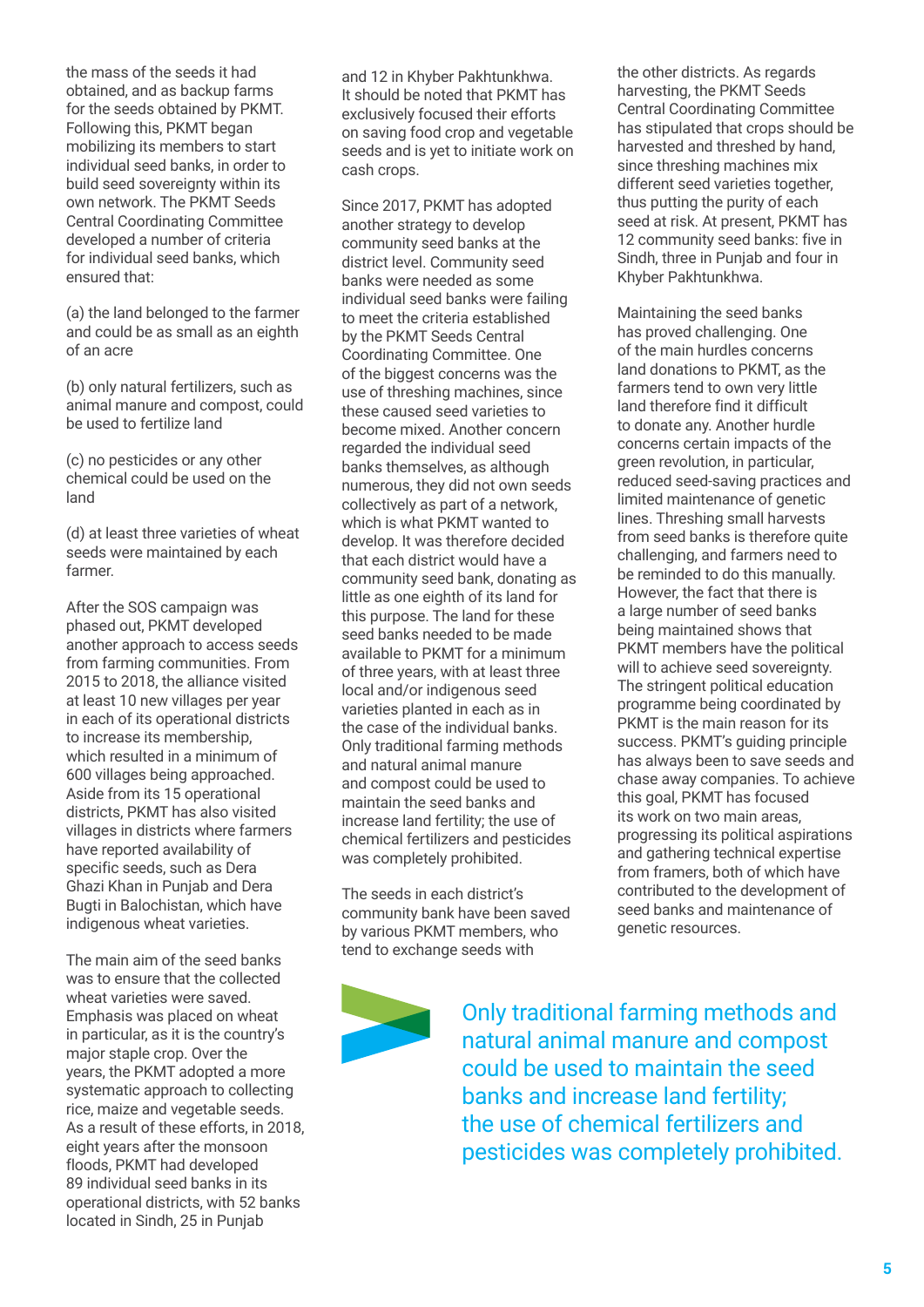

*Manual Seed Threshing from PKMT Collective Seed Bank, Ghotki, Sindh, 2018*

For wheat alone, PKMT has been able to collect 11 different varieties of indigenous seeds, two of which are from Sindh, five from Punjab, three from Khyber Pakhtunkhwa and one from Balochistan. Some varieties worth mentioning are the Sindhi Thori, from the upper Sindh region, and the red wheat varieties from Balochistan and the Dera Ghazi Khan district in Punjab, which is close to Balochistan. Indigenous wheat varieties have mostly been accessed in areas where it has not been possible to use green revolution technologies too widely, such as in the hilly area of Fort Munroe in Dera Ghazi Khan district. According to farmers and agricultural universities, two indigenous wheat varieties, Mehran and Khushab, are the most commonly available. Although PKMT is searching for these varieties, it is yet to locate them. Among local wheat seeds, at least 14 different varieties have been obtained, with some names of certain HYVs known by farmers including Watan, Inqalab,

TD1, Sehar and Lasani. All seeds obtained have been shown to agricultural universities in Sindh and Punjab and have been verified as indigenous or local varieties. According to farmers, indigenous varieties are thinner and shorter than local HYVs.

All seeds obtained have been shown to agricultural universities in Sindh and Punjab and have been verified as indigenous or local varieties. According to farmers, indigenous varieties are thinner and shorter than local HYVs.

#### Rice, maize and vegetable seed varieties have also been saved. Four indigenous rice seed varieties, including Sada Gulab, Ratrio and Sindhi Ganja, and six local varieties have been obtained. Rice seeds were sown for at least 5–6 years,

with the exception of the Boidar variety, which was sown for the past 10 years minimum, and a Sukkur variety in Sindh. At least 6–7 maize seed varieties have also been sown in PKMT seed banks, which include varieties from Punjab, Azad Jammu and Kashmir and Khyber Pakhtunkhwa.

As regards vegetables, both winter and summer seed varieties have been saved. Indigenous winter vegetable seeds, such as garlic, carrot, spinach (palak), coriander, mustard, green peas and a local radish (moongrae) are being saved. Local winter vegetables include radish, onion and a local turnip (shaljam). Indigenous summer vegetables include two different varieties of okra and other local vegetables, such as tori, kado, rawa and gwar. Local summer vegetables include chillies, tendae, mongi, jewahar, kala and sufaid till. Using the food sovereignty framework, which encompasses the movement's political aspirations, PKMT has not only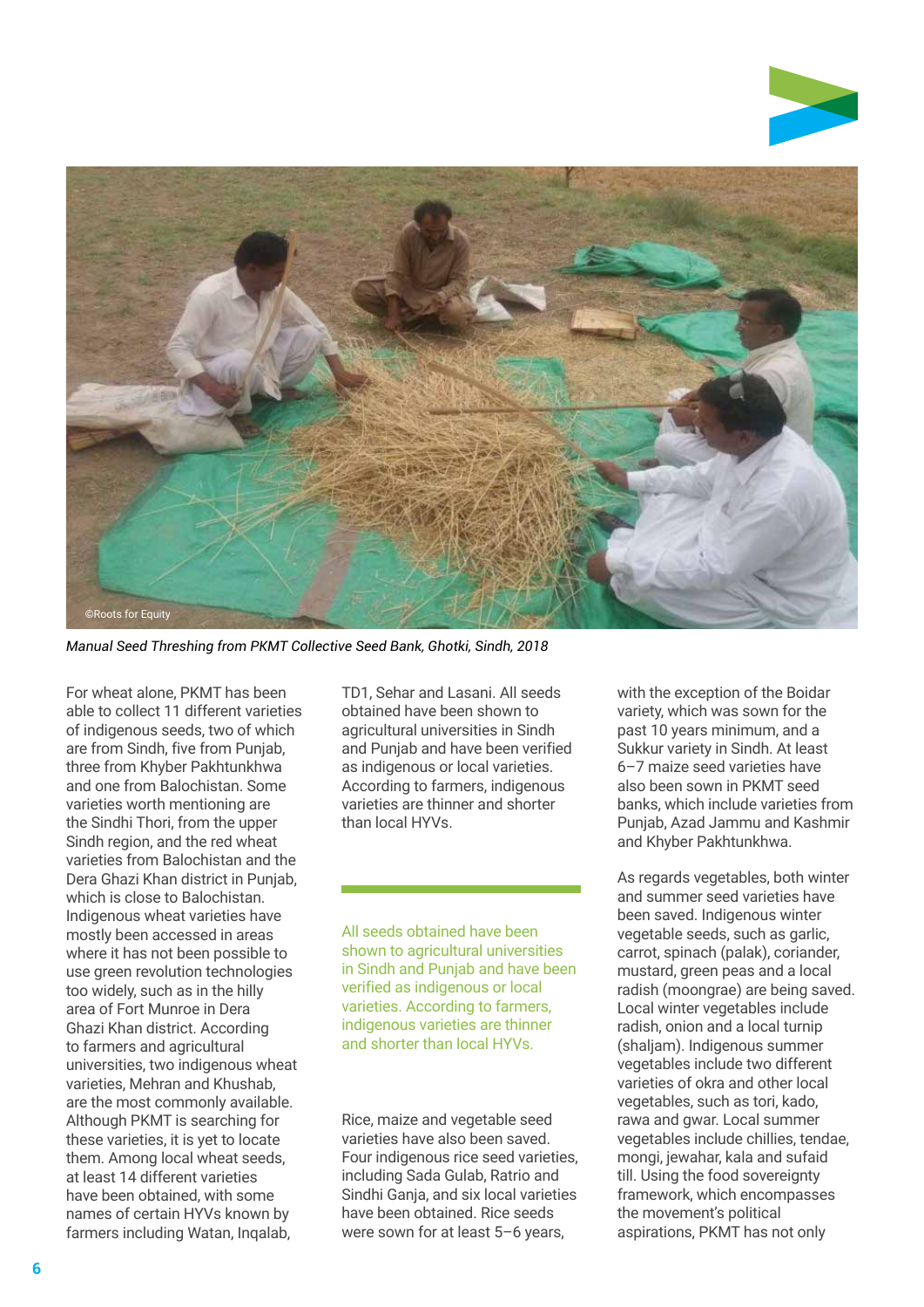

*PKMT Collective Seed Bank, Haripur, Khyber Pakhtunwa, 2018*

been able to continue its search for indigenous seeds, but also keep its seeds banks alive, using innovative techniques to preserve the genetic resources that were painstakingly obtained throughout the country.

### **Land – crucial for farmers and sustainable food systems**

The remainder of this paper will document another approach that was used by PKMT and Roots for Equity, to highlight that individual and collective land ownership is crucial for ensuring national security, sustainable livelihoods and sustainable food systems.

As previously mentioned, communities – especially riverine communities – were severely impacted by the monsoon flooding in 2010. Both their crops ready for harvesting and those that had been harvested in October (when rice and maize are usually harvested) were swept away. PKMT reported substantial loss in riverine areas, especially in Ghotki.

Roots for Equity therefore decided to work with riverine communities in order to understand their situation and develop a sustainable framework for them. This work was carried out from 2014 to 2017.

Along the riverine belt in Multan (Punjab Province) and Ghotki (Sindh Province) are some of Pakistan's most deprived areas. Communities living along the banks of the Indus River are considered illegal settlers, and thus face many socioeconomic and political challenges, lacking the essentials required for a quality standard of living, such as education, health and livelihood services. To stop main crop areas along the belt from flooding during monsoon seasons, the Pakistani Government has built large embankments on both sides of the river, where hundreds of thousands of landless people have found themselves living in a precarious situation, as they have nowhere else to go.

Though the media and the world generally tend to focus on the struggles faced by these riverine communities during major

disasters, they face flooding even when there are small rises in rivers' waters, which inundate their land with water. Due to constant debt and the inability to pay off sowing costs, farmers in the riverine belt have stopped sowing crops for the Kharif season, which takes place from May to September. Most communities in this area do not have their own land and will work as sharecroppers or lease one to two acres of land for six months or one year. With the effects of climate change intensifying, these communities tend to only lease land for the Rabi season from October to April, in order to secure the wheat harvest, which is a main staple crop for Pakistan. The main Kharif crops are rice and cotton, which are both very important for farmers, providing both food and income.

The objective of the second project of PKMT and Roots for Equity was to promote food sovereignty as a political framework for achieving climate justice, as well as agroecological farming as a practical and implementable solution to climate change.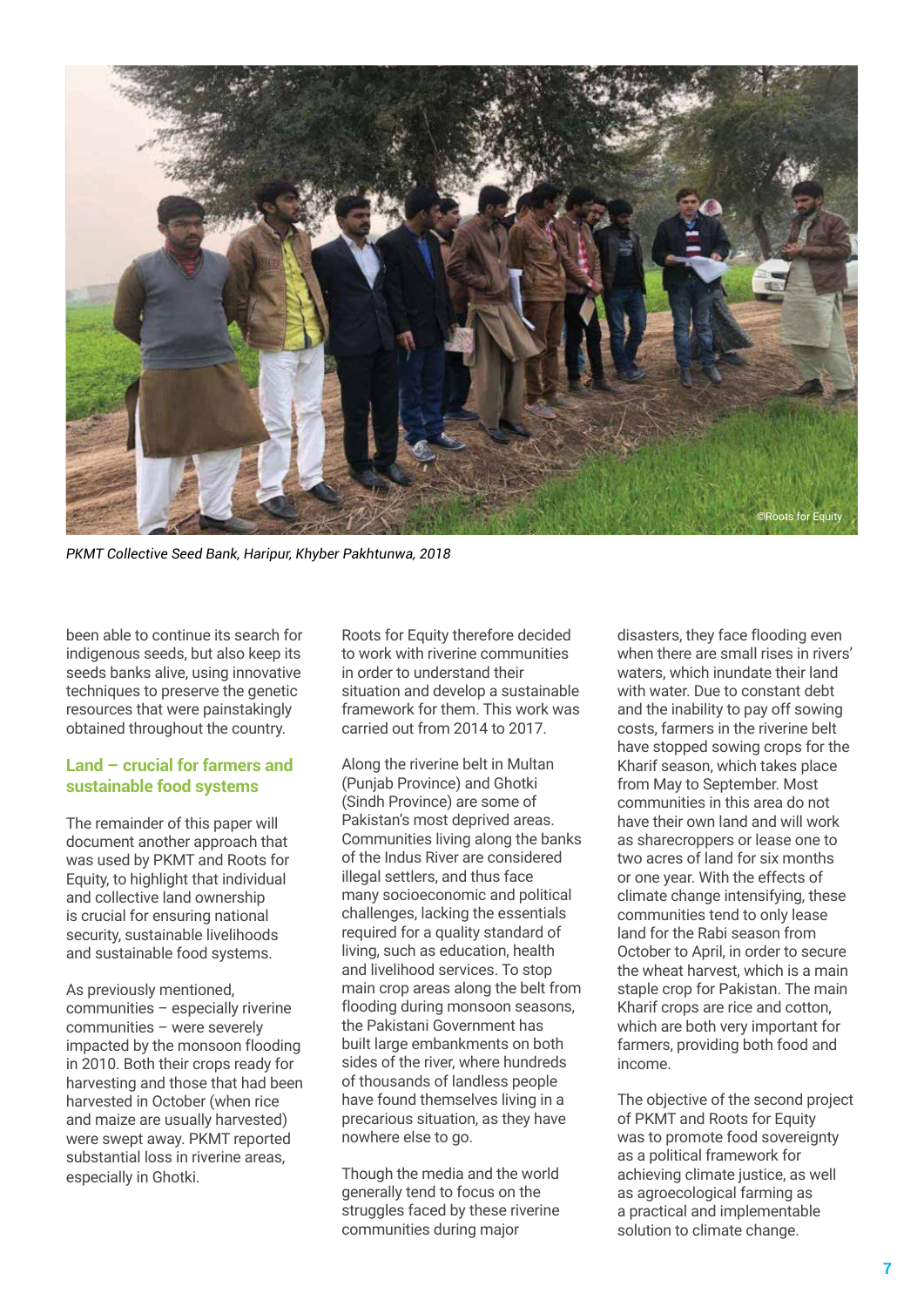A further objective was to research the work being implemented in order to understand the socioeconomics of the landless people living in riverine areas.

As part of the project, one acre of leased land was provided to the most marginalized farmers in the riverine community for three years, as determined by the community itself. The first step was to identify crops that could be sown during the monsoon months (July to August) so that they could be harvested before the floods arrived. Discussions with elderly farmers and community members revealed that some crops could be sown and harvested in that time frame, including mongi and rawan lentils. Since these crops could be used for food, farmers were particularly keen to sow them, especially given that they had not been able to grow any crops in the previous years. For the three years, farmers harvested wheat in the Rabi season and mongi and rawan in the Kharif season.

Farmers raised various concerns during discussions, with numerous reporting the high costs of land leasing (around PRs 25,000– 30,000, equivalent to \$200) for a 12-month period. In addition to this amount, production and farmers' labour (livelihood) must be made on the land. Some farmers also noted that they had difficulty even finding land to lease, as large-scale farmers were not willing to lease to poor farmers. For these farmers, landlessness was the biggest challenge. Sometimes, if land was provided later in the cycle, seeds could not be sown at an optimal time, which reduced harvest yields. One farmer pointed out that using sustainable agriculture methods helped to improve the land's fertility, but that in doing so, they risked the landlord refusing their leasing of the same land the following year. Those who worked as sharecroppers faced similar issues, noting that they were required to till the land at the behest of the landlords, who did not favour

sustainable agriculture practices, traditional seed varieties or agroecological farming methods. It was also reported that access to animal manure was problematic for landlords, since their lack of space for livestock and capacity to grow fodder meant they kept limited animals. This therefore creates a vicious circle, as a lack of land results in fewer resources being maintained that are crucial for accessing agricultural inputs.

Since the initiative was based on promoting agroecological farming practices, farmers who agreed to participate in the programme knew that indigenous and local seed varieties had to be used, as well as traditional fertilizers, such as animal manure and compost. Farmers were asked to identify biological pesticides that had been used for generations. In addition to a spray made from neem leaves, farmers identified several other plants and herbs that could be used for such a purpose.

During the three-year cycle, farmers were able to gradually increase their yield every year. Although the yields were lower than those attained through conventional agriculture practices, particularly in the first year, farmers were still able to benefit, as there were no additional costs involved, such as those incurred when purchasing expensive chemical fertilizers and pesticides. Practising sustainable agriculture methods significantly reduced such costs, especially through sourcing animal manure within the community. For almost all the farmers, the harvest yields were enough to meet their needs for an entire year, including the flood season. Another major gain for the farmers was that they were able to obtain seeds to sow in the following season. Farmers also reported that the quality of the harvests were better, noting that the taste and softness of bread made using their wheat was different to that of the mainstream wheat obtained from industrial. chemical-based production.

A total of 57 farmers, both men and women, benefited from this initiative. Most had wheat for the whole year and were able to earn some income from selling mongi and rawan. According to the farmers, they were also able to save money through practising sustainable agriculture.

In Ghotki and Multan, livestock were distributed, including goats to 40 families and sheep to 39 families. To be eligible to receive the livestock, the community was required to identify its women most in need and agree to donate half of any offspring to another woman in need. Over a three-year cycle, the indigenous breeds multiplied manifold. In total, 215 livestock were distributed, all of which were local breeds.

This initiative clearly demonstrates the multi-pronged benefits of control and ownership of land and productive resources such as seeds and livestock. Without land, farmers are unable to resolve their hardships. Land ownership would therefore address their immediate and long-term issues, as well as helping to mitigate any climate change impacts they face, since they would be able to grow secondary crops, thereby providing them with food and a means of income.

According to community feedback, the sustainable agriculture component of the project directly addressed the needs of community members who are caught in the poverty cycle imposed by landlords and corporations. Landless farmers were taking out loans for leasing land, ploughing, purchasing seeds, fertilizers and pesticides, and harvesting. At the end of the cycle, once they had paid back the loan to the landlords, these farmers were left with no savings. Unfortunately, this is also the case for small-scale farmers with small plots of land.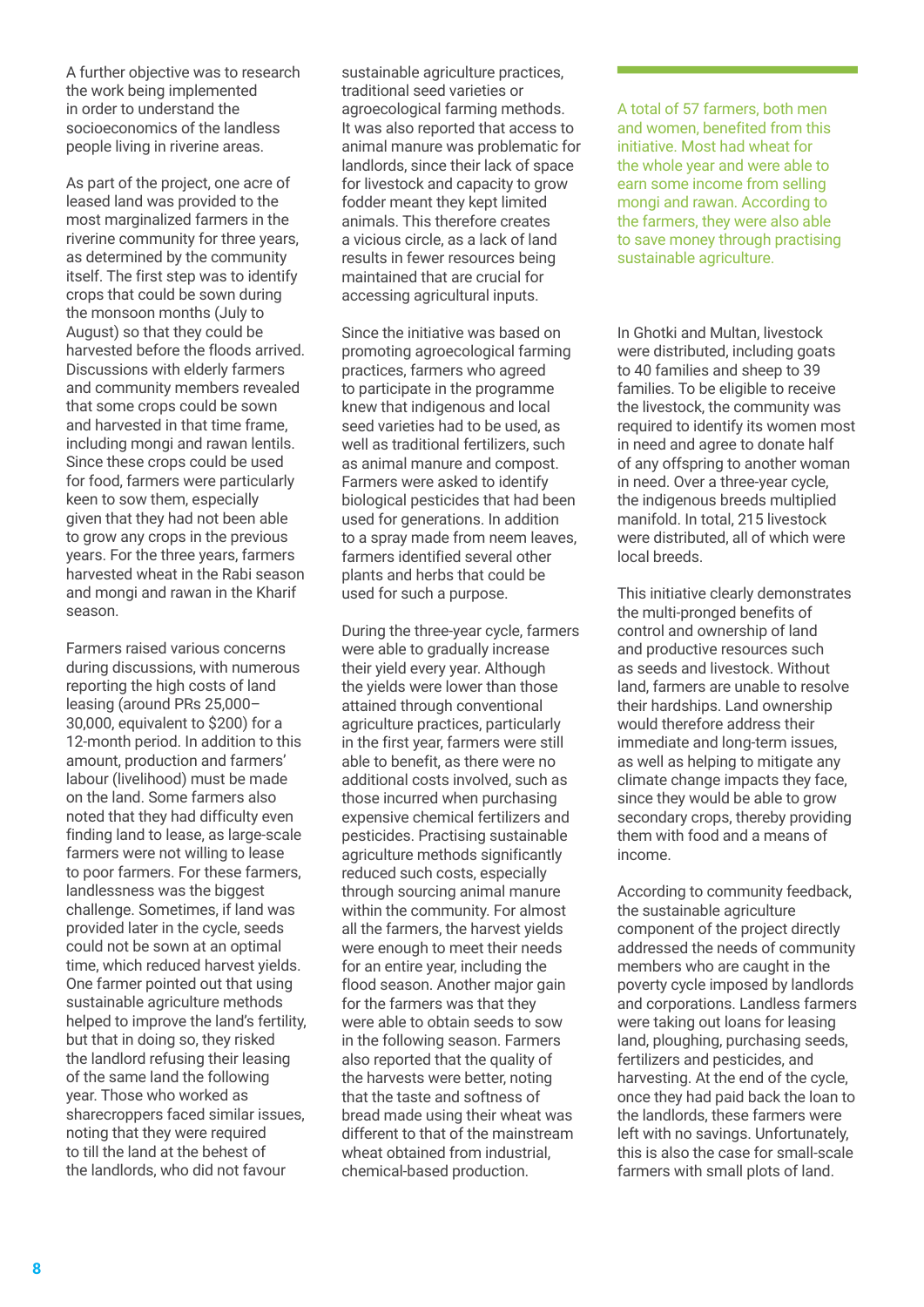

*Roots/PKMT Seeds Exhibition, Arts Council of Karachi, Pakistan, 2017*

#### **Conclusion**

The seed-saving and sustainable food systems approaches warrant serious consideration. Although seed saving was a slow and onerous process, PKMT managed to carry it out and small-scale farmers were willing to take the steps needed to save their seeds. It was evident that PKMT's landless communities did not take part in

the initiative as they lacked the critical resource for doing so – land.

The second approach, which took the form of an experimental project, assessed the impact of land ownership on landless communities in terms of livelihood, sustainable agricultural practices, and food and nutritional security. The project's outcomes were highly encouraging, but hinged on

land ownership or access to land, thus demonstrating PKMT's need to focus its work on addressing fair land distribution. Without land ownership and access to and control of resources, smallscale farmers cannot create sustainable food systems nor have food sovereignty, which means sustainable land use and conservation of genetic resources will remain nothing more than elusive goals.